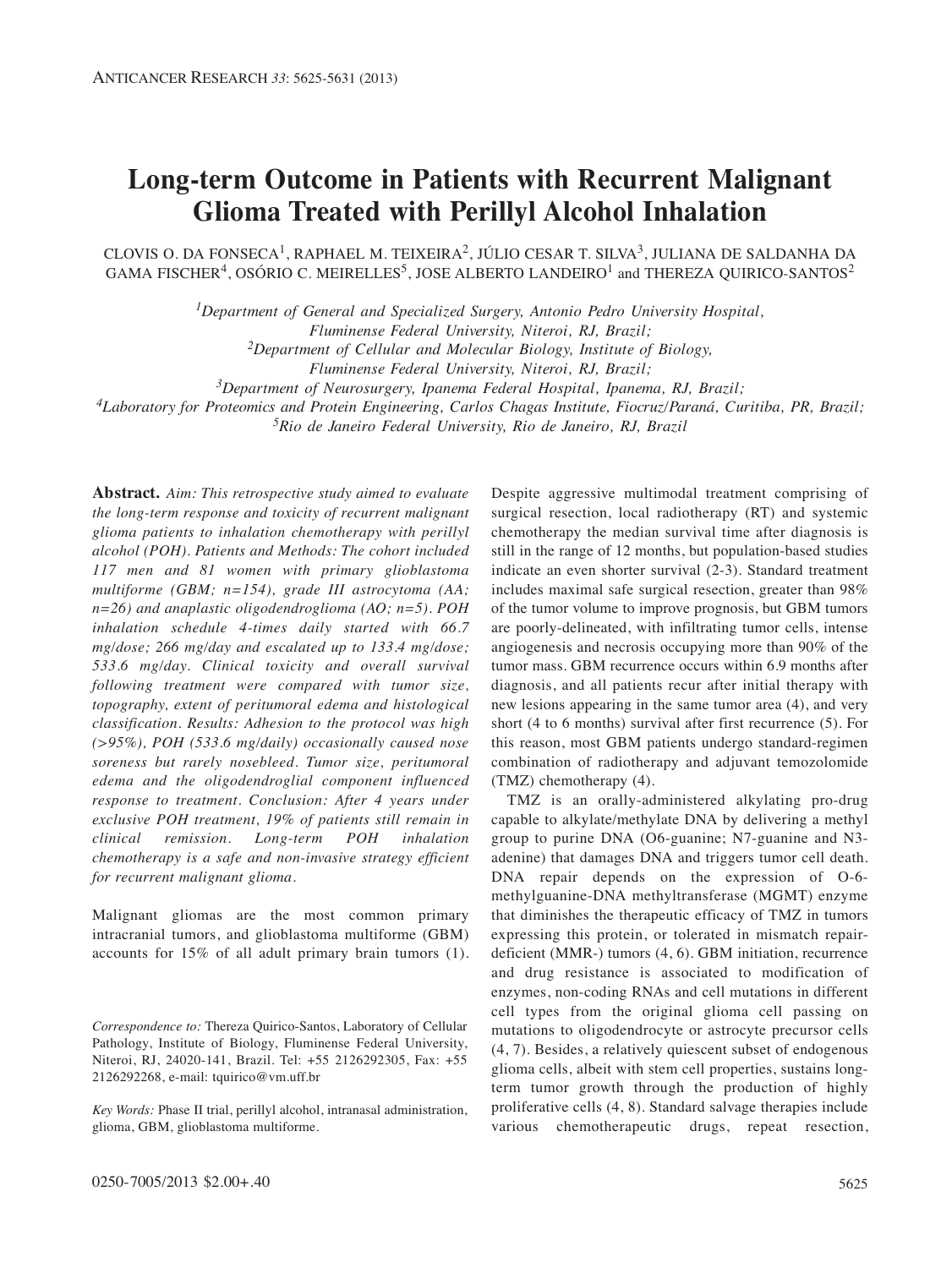radiosurgery or interstitial implantation. Treatment decisions are complicated because additional RT may pose risk of cumulative toxicity, and options for chemotherapy may be limited by the development of resistance (5). To improve the clinical outcome in patients with malignant glioma, novel chemotherapeutic agents and effective new regimens are needed. Molecular alterations in neoplastic glia often result from multiple mutations in protooncogenes and tumor suppressor genes (9) encoding for proteins that play important roles in signal transduction abnormalities of three major pathways: extracellular growth factors and their receptors EGF/EGFR, PDGF/PDGFR, and the signal transduction cascades Ras and AKT (10-11). Therapies targeting these specific molecules may result in killing tumor cells effectively while keeping normal cells intact. In this context, the search for new chemotherapeutic drugs has increased, especially for bioactive natural compounds (12).

Perillyl alcohol (POH) is a non-toxic naturally-occurring hydroxylated monoterpene with proven pre-clinical activity against various tumors in humans including breast, pancreas and lung carcinomas (13-15). As a cytotoxic agent, POH inhibits cell cycle, up-regulates the pro-apoptotic protein Bax (15-17) in TMZ-resistant and TMZ-sensitive glioma cells, independently of O6-methylguanine-DNA methyltransferase (MGMT) expression (18). POH cytotoxicity upon glioma cell lines resulted from the effect on endoplasmic reticulum (ER) stress pathway, as shown by increased expression of glucose-regulated protein-78 (GRP78), transcription factor-3 (ATF3) activation, and C/EBP-homologous protein (CHOP), and also by arresting survival pathways, such as mTOR and Ras (18-19).

The brain tissue is one of the least accessible organs for delivery of active pharmacological compounds (20). Our group has pioneered on the use of intranasal POH for the treatment of patients with recurrent malignant glioma (Phase I/II) (21-22). Intranasal administration allows POH to cross the blood-brain barrier (BBB) and reache the central nervous system (CNS) thus eliminating the need for systemic delivery while reducing side-effects. We present data (Phase II study) showing that long-term administration of POH as a single agent by inhalation was an effective therapeutic strategy capable to sustain long-term regression (>4 years survival) of recurrent glioma without clinical systemic side-effects.

## **Patients and Methods**

This clinical trial was approved by the Hospital Medical Research Ethics Committee and the Brazilian Ministry of Health (CONEP 9681 no. 25000.009267/2004-25, July 12, 2004) complies with the principles laid down in the Declaration of Helsinki. Informed consent was obtained from each patient and the next-of-kin before beginning the study.

*Patient selection.* This prospective study was carried-out from July 2006 to July 2012 with patients attending the out-patient Neurosurgical Unit in the Antonio Pedro University Hospital and was included in the Phase I/II clinical trial to assess the efficacy of intranasal administration of the monoterpene POH. The cohort included 198 adult patients (random selection) with recurrent malignant glioma and under symptomatic treatment after failing response to current standard treatment including surgery, and/or radiation, and multimodal chemotherapy specific for glioblastoma. Diagnosis and histological classification of malignant glioma was based upon the WHO criteria (23). Eligibility criteria included patients older than 18 years with recurrent glioblastoma with at least two relapses, measurable contrast-enhancing tumor image on magnetic resonance, Karnofsky index ≥70%, adequate hematological clinical laboratory-based measurements, stable heart rhythm and no clinical evidence of congestive heart failure or unstable angina. Exclusion criteria included pregnancy, hematological malignancy, occurrence of seizures, recurrence within the last 96 h before inclusion; concomitant infectious or inflammatory processes; acute cerebrovascular or hemorrhagic events. Classification according to WHO was: 155 (78%) glioblastoma IV (GBM); 27 (14%) anaplastic astrocytoma (AA) and 16 (8%) anaplastic oligodendroglioma (AO) patients, who were followed by MRI and clinical evaluation every 3 months. Adverse events were graded according to Common Terminology Criteria for Adverse Events–Version 4.0 (CTCAE). At the moment of the study, none of the patients were under radiation therapy or chemotherapy for more than 4 weeks. All patients were under palliative symptomatic treatment because they had failed current standard treatment for glioma recurrence.

A correlation of initial symptoms and clinical presentation with topographical localization (lobar or deep) and size of the tumor in the brain tissue was done based on brain MRI image. Lobar tumors were defined as any tumoral lesion away from the basal ganglia. All tumors limited to or involving the basal ganglia were classified as deep. Tumor size was measured on axial contrast-enhanced scans using the scale of the largest perpendicular diameters of the enhancing lesion. The extent of peritumoral edema (PTBE), mass effect and midline shift (cm) were evaluated at initial diagnosis and during the course of treatment with monoterpene POH. The area occupied by peritumoral edema was determined on the same axial slices used for tumor size measurements by subtracting tumor from edema diameters. The comparison was kept constant with same type of axial imaging (CT or MRI).

*Drug administration and dose escalation.* Perillyl alcohol was formulated for intranasal delivery and the preparation supplied by the University Pharmacy was according to the following patents: US Patent Application 20040087651 May 6, 2004, and BR Application Number 0107262-5 December 17, 2001. Perillyl alcohol (Sigma Chem. Co., St Louis, MI, USA) 0.3% v/v POH (55 mg) was administered by inhalation 4 times daily. All patients received POH 4 times daily by intranasal (inhalation) delivery from initial dose (66.7 /dose; totaling 266.8 mg/daily), and escalation 133.4 mg/dose, totaling 533.6 mg/daily.

*Statistical analysis.* Statistical analysis was carried out using Kaplan–Meier curves, log rank tests and univariate and multivariate Cox regression models. Association of variables with survival was assessed with Kaplan-Meier curves and log rank tests, and significance of continuous variables with univariate Cox regression models.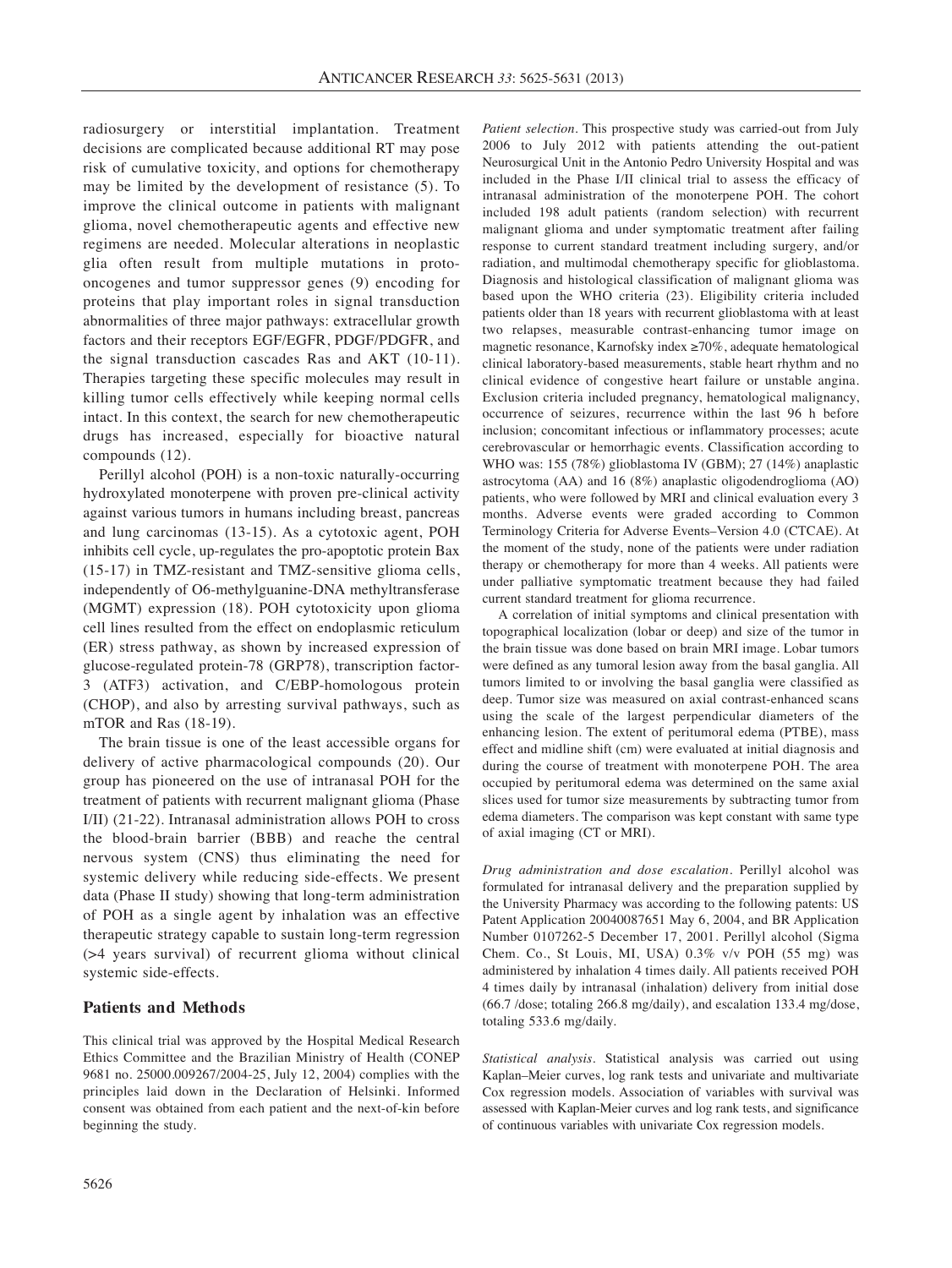#### Table I. *Patients' characteristics (n=198).*

|                                        | <b>GBM</b>   | AA          | AO         |
|----------------------------------------|--------------|-------------|------------|
| Histology                              | 155 (78%)    | 27 (27%)    | 16 (8%)    |
| Tumor type                             |              |             |            |
| Recurrent primary GBM                  | 144 (92%)    |             |            |
| Recurrent secondary GBM                | 11 $(8%)$    |             |            |
| Age, years; mean (range)               | $51(38-64)$  | $52(41-64)$ | 49 (28-69) |
| Gender                                 |              |             |            |
| Male                                   | 92 (59%)     | 16 (59%)    | 9(56%)     |
| Female                                 | 63 (41%)     | 11 $(41\%)$ | 7(44%)     |
| Initial predominant symptom            |              |             |            |
| (GBM, AA, AO)                          |              |             |            |
| Headache                               |              | 53%         |            |
| Seizures                               |              | 25%         |            |
| Focal neurological deficit             |              | 52%         |            |
| Short-term memory loss                 |              | 11%         |            |
| Temporary confusion                    |              | 14%         |            |
| Behavioral changes                     |              | 7%          |            |
| Site of tumor                          |              |             |            |
| Lobar                                  | 122 (78%)    | 22 (80%)    | 16 (100%)  |
| Deep                                   | 33 (21%)     | 5(20%)      | none       |
| Treatment of the initial tumor         |              |             |            |
| Gross total resection                  | 78%          | 77%         | 100%       |
| Subtotal resection or biopsy           | 22%          | 23%         | $0\%$      |
| Radiotherapy                           | 100%         | 100%        | 100%       |
| Chemotherapy                           | 100%         | 100%        | 100%       |
| PFS with POH intranasally (month 6th)  | 48%          | 60%         | 66%        |
| Edema on initial tumor (MRI)           |              |             |            |
| None                                   | $5(9.6\%)$   | $1(10\%)$   | $3(60\%)$  |
| $<$ 5 cm                               | 24 (46.2%)   | 7(70%)      | $2(40\%)$  |
| $>5$ cm                                | 28 (53.8%)   | 2(20%)      | none       |
| Edema on recurrent tumor (MRI)         |              |             |            |
| $<$ 5 cm                               | $19(36.5\%)$ | $6(60\%)$   | $5(100\%)$ |
| $>5$ cm                                | 33 (63.4%)   | $4(40\%)$   | 1          |
| Midline shift on initial tumor (MRI)   |              |             |            |
| None                                   | $8(15.3\%)$  | 2(20%)      | $3(60\%)$  |
| $<1$ cm                                | 19 (36.5%)   | $6(60\%)$   | $2(40\%)$  |
| $>1$ cm                                | 25 (48.7%)   | 2(20%)      | none       |
| Midline shift on recurrent tumor (MRI) |              |             |            |
| $<1$ cm                                | 18 (35.5%)   | $4(40\%)$   | $3(60\%)$  |
| $>1$ cm                                | 34 (64.5%)   | $6(60\%)$   | $2(40\%)$  |

## **Results**

Demographic characteristic of patients are specified in Table I. Patients were stratified in two groups: recurrent primary GBM and recurrent secondary GBM derived from low-grade glioma. Gross total resection was performed in 103 patients, whereas 95 patients underwent subtotal resection or stereotactic biopsy. According to CTCAE, 5 patients had nasal aching, and 2 patients had epistaxis after prolonged use with 133.4 mg/dose; 533.6 mg/daily POH. After topical treatment, POH dose was reduced (266.8 mg/daily) and patients had an improved clinical condition without any further complaint. There was no evidence of local or systemic infection, gastrointestinal toxicity and hematological side-effects, even in patients with prolonged treatment following intranasal POH for more than 4 years.

The most frequent complaint at onset was intense headache (53%), but patients also reported focal neurological signal-hemiparesis (29%); convulsive seizures (25%); nausea and mental confusion (14%); visual dizziness and lack of memory (11%); behavior alteration, deficit of language and cognition (7%), sleepiness (4%) before diagnostic confirmation of malignant brain tumor. Prevalent complaints at tumor recurrence were neurological deficits (51%); intense headache (43%) and seizures in 24% (Table I).

Long-term treatment (up to 4 years) with daily intranasal POH administration as a single-chemotherapy drug, stabilized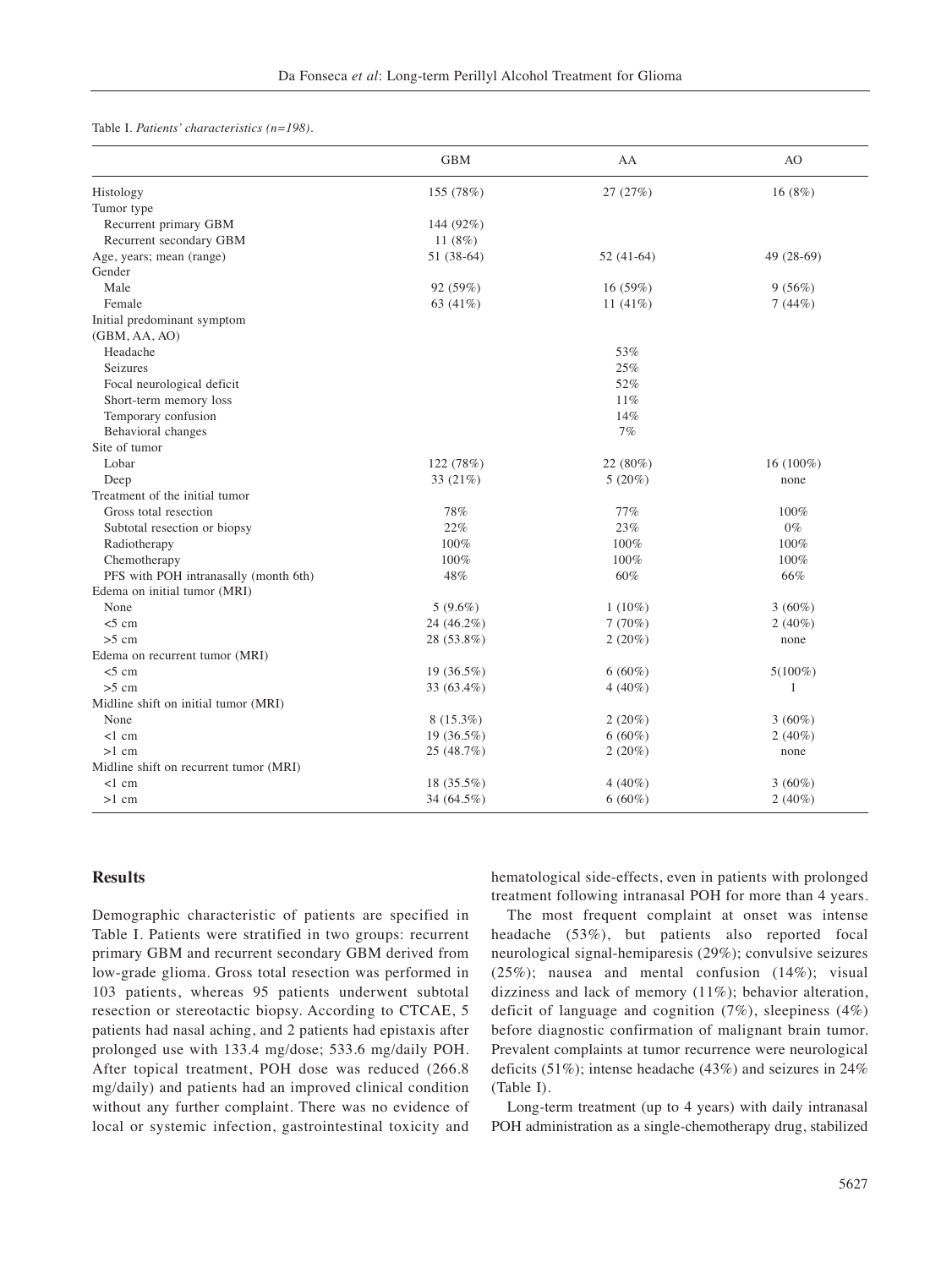

Figure 1. *Effect of intranasal POH treatment in patients with astrocytoma grade II. Representative MRIs of AA-II patient (A) show a marked reduction of tumor size image after 2 years and 3 years of POH treatment in comparison with first image obtained before treatment. (B) Mild reduction of tumor size after 2 and 3 years of POH treatment in comparison with first image obtained before treatment.*



Figure 2. *Overall survival of glioma patients included in Phase I/II cellularity. clinical trial. Kaplan-Meier curves show the influence of long-term treatment without discontinuation of intranasal POH administration. Comparison of primary GBM (A) and secondary GBM (p<0.0001); (B) anaplastic astrocytoma (AA) and anaplastic oligodendroglioma (p=0.0199). Line of tendency indicates survival rate of patients.* 

(n=3) and improved clinical condition (n=2) of patients with grade II astrocytoma (Figure 1). However due to the small number of AA (n=27) patients included, further studies are required to determine the effect of treatment on the natural



Figure 3*. Effect of intranasal POH treatment in recurrent oligoastrocytoma. A patient with recurrent oligoastrocytoma and extensive peritumoral edema failed to respond to POH treatment. MRI image obtained before (A) and 4 months after POH treatment (B). A good-responder patient showed in comparison with initial MRI (C) a marked reduction (D) in the tumor size 4 years after POH treatment. HE staining (E) shows increased glomeruloid microvascular and glial cell proliferation with atipia, hypercromatism and nuclear pleomorphism. Brain biopsy fragment (F) obtained 4 years after intranasal POH treatment during intracranial drainage of hematoma shows apparently normal characteristics of glial and neuronal*

history of the disease. AA patients consistently showed evident reduction of tumor size in comparison with an MRI image taken before patient inclusion in POH treatment. However, it is important to establish a relation between the effectiveness of treatment with topography and histo-molecular characteristics of the tumor, because even patients with dull response to POH treatment showed albeit reduction of tumor size after intranasal POH treatment.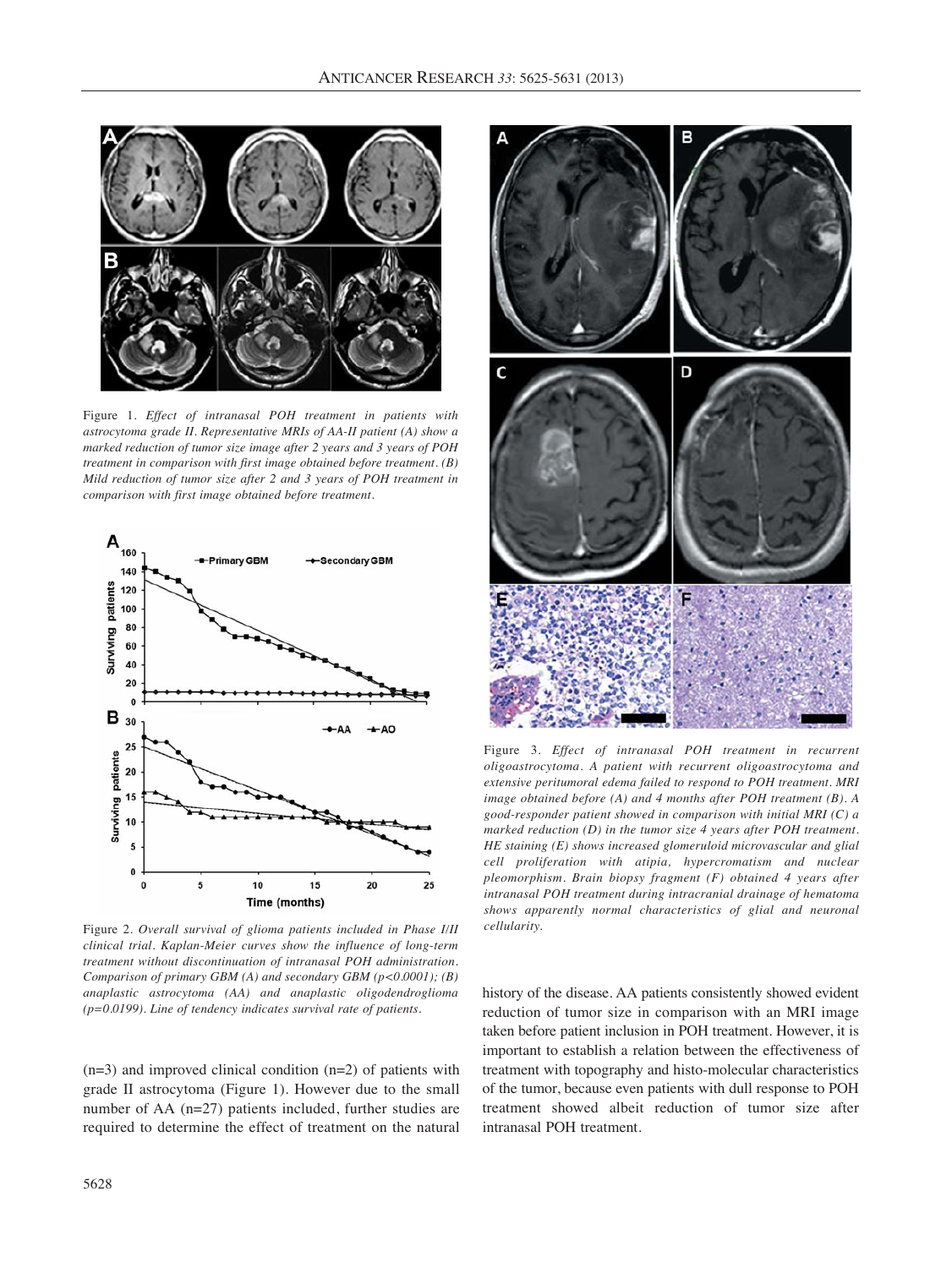

Figure 4. *Effect of intranasal POH treatment in recurrent GBM. Representative brain image (MRI) of a patient with recurrent primary GBM. Decrease in the tumor size between the initial MRI (A, B) and 6 months after treatment (C, D).* 

A 6-month progression-free survival rate including partial responses and stable disease of glioma patients according to the histological diagnosis was GBM: 48%; AA: 60% and AO: 67%. Survival rate after 24 months of POH treatment was 6.2 % for primary GBM, 63% for secondary GBM comprising 15% for AA and 56% for AO. Kaplan-Meier curves (Figure 2) showed that patients with secondary GBM had high survival rates in comparison with primary GBM (*p<*0.0001) (Figure 2A) evidenced by a sharp decline of tendency line. Patients with anaplastic astrocytoma (AA) showed a significant (*p=*0.0199) decline of tendency line compared with anaplastic oligodendroglioma (Figure 2B), that conversely had prolonged survival rate further evidenced by a mild and steady decline of tendency line.

Lobar location was present in 80.8% of glioma patients (Table I), and as previously reported (24) a correlation of tumor topography with therapeutic response to intranasal administration of POH was also observed. Patients with tumoral lesion in the basal ganglia survived longer than those with tumors at a lobar localization. Likewise, presence of peritumoral edema, midline shift and requirement for continued use of steroids also influenced morbidity and tumor invasive recurrence. Furthermore, maintenance of extensive brain edema  $(55 \text{ cm})$  and midline shift  $(51 \text{ cm})$  since the initial (onset) MRI scan, despite regression of tumor size,



*Figure 5. Tumor recurrence after treatment discontinuation. Decrease in the tumor image size of a patient with secondary GBM at the time of inclusion in POH trial (A); image obtained 3 years after continuous treatment with intranasal POH (B); and image (C) obtained three months after the patient quit treatment.* 

determined a poor response to POH treatment and shorter survival than patients with moderate edema (Figure 3). Nonetheless, patients either with oligodendroglioma or anaplastic oligodendroglioma (AO) showed good response to intranasal POH administration (Figure 2). Patients with AO or oligodendroglioma but with peritumoral edema greater than 5 cm also had a poor response to POH (Figure 3). Good responders to POH treatment included patients with prolonged survival that were not using steroids for a long period of time (Figure 4). Conversely, maintenance of high steroid dosage besides persistence of large peritumoral edema was often associated with negative response to POH treatment, and morbidity with recurrent infections, and deep venous and carotid artery thrombosis.

Full adhesion to POH treatment was of utmost importance because discontinuation (Figure 5) caused tumor recurrence even after early MRI imaging showed marked reduction of the tumoral lesion. Prolonged POH inhalation chemotherapy did not cause cumulative toxicity, neither altered clinical chemistry (hepatic, renal, lung) nor hematological parameters. Glioma patients (19%) with good response to POH treatment and improvement of clinico-neurological status without evidence of MRI tumor recurrence had their POH dosage reduced to the lower concentration.

#### **Discussion**

Standard chemotherapeutic regimens for treatment of brain tumors are frequently inefficient due to the inability of drugs to reach and maintain effective concentrations within the brain tissue for an adequate length of time (20). The role of olfactory epithelium as a gateway for substances entering the CNS have led us to develop a novel and ground-breaking methodology for POH delivery to treat patients with recurrent malignant brain tumors (21-22). Intranasal delivery is a non-invasive method that allows for rapid access of drugs and hormones to the CNS, by-passing the BBB, minimizing systemic exposure and dramatically reducing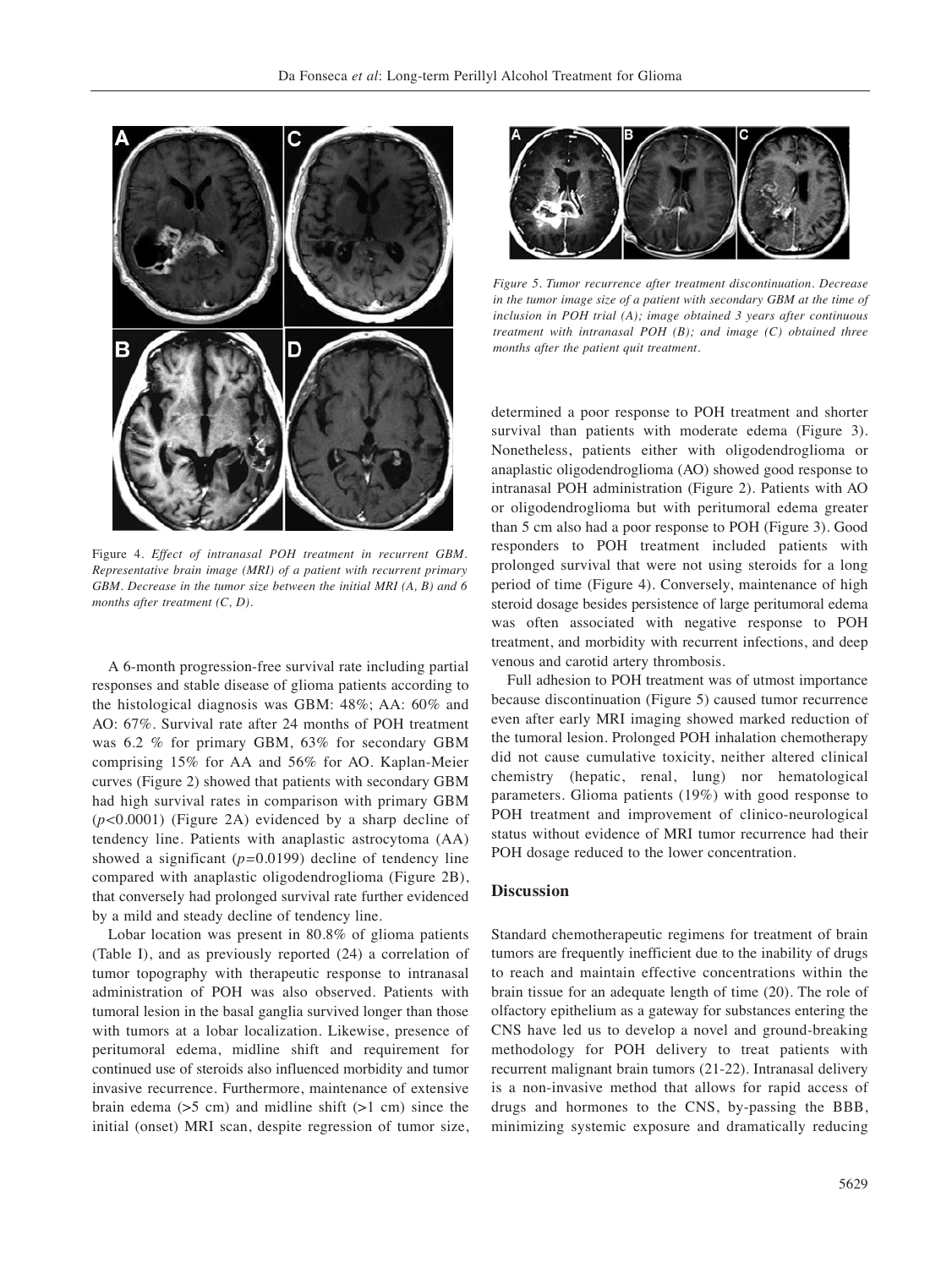adverse side-effects (25-26). The present study was conducted to assess the comparative overall survival, progression-free survival, response rate, and safety of longterm POH inhalation chemotherapy among patients with recurrent malignant glioma.

A factor that greatly influenced the overall survival and response of glioma patients to long-term intranasal POH treatment was the presence of peritumoral edema that contributed to clinical symptoms (intense headache, dizziness, focal neurological deficit and seizures) and morbidity, and eventually favored glioma cell invasion to other brain structures. Persistence of peritumoral edema associated with midline shift and the need for continued use of steroids was also an indication of unfavorable prognostics. Even patients with oligodendroglioma or anaplastic oligodendroglioma that were generally good responders to intranasal POH administration had poor prognosis and dull response to treatment whenever peritumoral edema was greater than 5 cm.

Although malignant gliomas do not produce metastases, by the time of diagnosis and treatment, glioma cells have already actively-invaded the surrounding brain parenchyma producing undetectable tumor niches which unable effective surgical resection (27-28). In fact, studies using spectroscopy imaging showed the presence of neoplastic cell activity in areas apparently healthy without any macroscopic evidence of tumoral activity (29-30). Patients with worse prognosis and poor response to intranasal POH treatment had tumoral lesion in the supratentorial region which presents a dense microvascular network towards the brainstem. The tumoral microenvironment is rich in growth factors and tissue proteases that diffuse through the peritumoral stroma and activate intracellular pathways, thereby promoting extensive neovascularization and generation of epigenetic events that promotes new oncogenic mutations, and lost-in-function of different tumor suppressor genes (27, 31). Indeed, abnormal methylation of CpG promoter regions of several genes has been recognized as an important mechanism of epigenetic gene silencing, contributing to changes in gene expression and resistance to alkylating drugs (32). For development of new therapeutic approaches, it is important to determine major molecular pathways responsible for proliferation, invasion, angiogenesis, and anaplastic transformation of glioma cells. We demonstrated that intranasal administration of a p21-Ras lipophilic inhibitor that easily crosses the blood-brain barrier is a safe and non-invasive strategy capable to prolong overall survival of patients with recurrent malignant glioma considered to be at terminal stage. In conclusion, (a) long-term POH inhalation was a safe and noninvasive therapeutic strategy for malignant gliomas; (b) long-term POH inhalation consistently improved survival of patients with grade III and grade IV AA with oligodendroglia component; c) patients with secondary GBM had a better response to POH inhalation than patients with primary GBM; (d) 19% of recurrent malignant glioma patients still remain in clinical remission after 4 years under exclusive POH inhalation treatment; (e) long-term POH inhalation did not cause any evident clinical and /or laboratory-based toxicity. We can envisage in a near future the synthesis of biologically-active hybrid molecules containing POH as a carrier conjugated to drugs specifically targeting critical regulators of cell proliferation, as a promising antitumor therapeutic strategy successfully employed to treat brain tumors.

## **Acknowledgments**

This study was supported in part by grants from National Council Research (MCT/CNPq/CT-Saude 401943/2010-0; CNPq/Universal 481059/2011-3), Rio de Janeiro Research Foundation (FAPERJ: E-26/ 110.329/2011; E-26/110.948/2013), University Research Funding (FOPESQ 2013), and Euclides da Cunha Foundation/FEC-UFF.

### **References**

- 1 Adamson DC, Rasheed BA, McLendon RE and Bigner DD: Central nervous system. Cancer Biomark *9*: 193-210, 2010.
- 2 Ohgaki H, Dessen P, Jourde B, Horstmann S, Nishikawa T, DiPatre P, Burkhard C, Schuler D, Probst-Hensch N, Maiorka P, Baeza N, Pisani P, Yonekawa Y, Yasargil M, Lutolf U and Kleihues P: Genetic pathways to glioblastoma: a populationbased study. Cancer Res *64*: 6892-6899, 2004.
- 3 Hoelzinger DB, Demuth T and Berens ME: Autocrine Factors That Sustain Glioma Invasion and Paracrine Biology in the Brain Microenvironment. Journal of the National Cancer Institute *99*: 1583-1593, 2007.
- 4 Clarke J, Penas C, Pastori C, Komotar RJ, Bregy A, Shah AH, Wahlestedt C and Ayad NG: Epigenetic pathways and glioblastoma treatment. Epigenetics *8*: 785-795, 2013.
- 5 Minniti G, Scaringi C, De Sanctis V, Lanzetta G, Falco T, Di Stefano D, Esposito V and Enrici RM: Hypofractionated stereotactic radiotherapy and continuous low-dose temozolomide in patients with recurrent or progressive malignant gliomas. J Neurooncol *111*: 187-194, 2012.
- 6 Zhang J, Stevens MF and Bradshaw TD: Temozolomide: mechanisms of action, repair and resistance. Curr Mol Pharmacol *5*: 102-114, 2012.
- 7 Verhaak RGW, Hoadley KA, Purdom E, Wang V, Qi Y, Wilkerson MD, Miller CR, Ding L, Golub T, Mesirov JP, Alexe G, Lawrence M, O'Kelly M, Tamayo P, Weir BA, Gabriel S, Winckler W, Gupta S, Jakkula L, Feiler HS, Hodgson JG, James CD, Sarkaria JN, Brennan C, Kahn A, Spellman PT, Wilson RK, Speed TP, Gray JW, Meyerson M, Getz G, Perou CM and Hayes DN: Integrated Genomic Analysis Identifies Clinically Relevant Subtypes of Glioblastoma Characterized by Abnormalities in PDGFRA, IDH1, EGFR, and NF1. Cancer Cell *17*: 98-110, 2010.
- 8 Chen J, Li Y, Yu TS, McKay RM, Burns DK, Kernie SG and Parada LF: A restricted cell population propagates glioblastoma growth after chemotherapy. Nature *488*: 522-526, 2012.